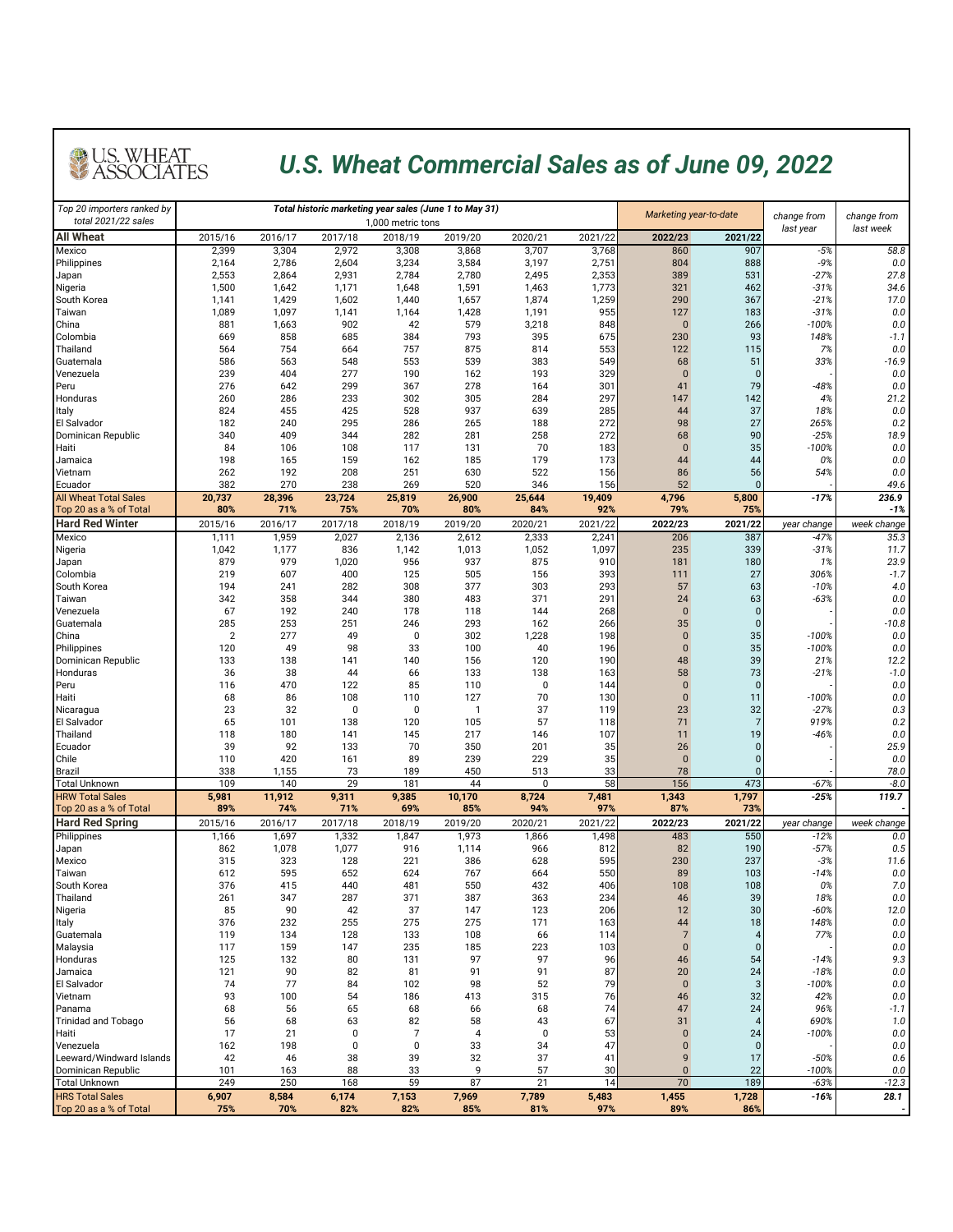## *U.S. Wheat Commercial Sales as of June 09, 2022*

U.S. WHEAT<br>ASSOCIATES

| Top 20 importers ranked by                               |                |                   |                | Total historic marketing year sales (June 1 to May 31) |              | Marketing year-to-date |                | change from          | change from          |                  |                |
|----------------------------------------------------------|----------------|-------------------|----------------|--------------------------------------------------------|--------------|------------------------|----------------|----------------------|----------------------|------------------|----------------|
| total 2021/22 sales                                      |                | 1,000 metric tons |                |                                                        |              |                        |                |                      |                      | last year        | last week      |
| Soft Red Winter                                          | 2015/16        | 2016/17           | 2017/18        | 2018/19                                                | 2019/20      | 2020/21                | 2021/22        | 2022/23              | 2021/22              |                  |                |
| Mexico<br>China                                          | 970<br>81      | 1,004<br>16       | 733<br>4       | 917<br>0                                               | 815<br>0     | 645<br>185             | 929<br>354     | 424<br>$\bf{0}$      | 283<br>6             | 50%<br>$-100%$   | 11.9<br>0.0    |
| Colombia                                                 | 409            | 229               | 274            | 259                                                    | 288          | 232                    | 269            | 106                  | 66                   | 62%              | 0.6            |
| Nigeria                                                  | 306            | 226               | 245            | 272                                                    | 173          | 51                     | 222            | 52                   | 60                   | $-13%$           | 0.0            |
| Peru                                                     | 125            | 144               | 155            | 175                                                    | 162          | 113                    | 157            | 41                   | 79                   | $-48%$           | 0.0            |
| Indonesia                                                | $\overline{2}$ | 0                 | 0              | 222                                                    | 2            | 7                      | 116            | $\bf{0}$             | $\pmb{0}$            |                  | 0.0            |
| Ecuador                                                  | 343            | 178               | 100            | 197                                                    | 112          | 47                     | 97             | 26                   | $\mathbf{0}$         |                  | 23.8           |
| Guatemala                                                | 21             | 26                | 21             | 29                                                     | 22           | 19                     | 88             | 26                   | 11                   | 148%             | $-6.1$         |
| Costa Rica                                               | 79             | 45                | 60             | 59                                                     | 78           | 66                     | 83             | 15                   | 26                   | $-41%$           | 0.0            |
| Jamaica                                                  | 77             | 75                | 78             | 75                                                     | 78           | 73                     | 71             | 19                   | 20                   | $-3%$            | 0.0            |
| Brazil                                                   | 174            | 55                | 55             | 79                                                     | 98           | 49                     | 63             | $\overline{0}$       | 100                  | $-100%$          | 0.0            |
| Dominican Republic                                       | 107            | 108               | 114            | 110                                                    | 116          | 81                     | 52             | 20                   | 29                   | $-30%$           | 6.7            |
| United Arab Emirates                                     | 26             | 54                | 36             | 32<br>9                                                | 36<br>5      | 11                     | 44             | $\bf{0}$<br>27       | 40<br>$\overline{4}$ | $-100%$          | 0.0<br>$0.0\,$ |
| El Salvador                                              | 10             | 16                | 24             |                                                        |              | 5                      | 41             |                      |                      | 658%             |                |
| Panama<br>Honduras                                       | 76<br>99       | 32<br>116         | 39<br>108      | 39<br>105                                              | 42<br>75     | 35<br>49               | 38<br>38       | 17<br>44             | 11<br>16             | 49%<br>184%      | $-0.1$<br>13.0 |
| Chile                                                    | 109            | 13                | 8              | 46                                                     | 89           | 29                     | 36             | $\bf{0}$             | 15                   | $-100%$          | 0.0            |
| Trinidad and Tobago                                      | 36             | 35                | 38             | 49                                                     | 40           | 32                     | 35             | $\overline{7}$       | $\overline{2}$       | 199%             | 6.6            |
| Canada                                                   | 0              | 3                 | $\overline{7}$ | 29                                                     | 41           | 49                     | 33             | 3                    | 20                   | $-87%$           | 0.0            |
| South Africa                                             | 56             | 29                | 39             | 23                                                     | 36           | 24                     | 19             | $\mathbf{0}$         | $\Omega$             |                  | 0.0            |
| Total Unknown                                            | 15             | 68                | 132            | 23                                                     | 67           | $\mathbf 0$            | 40             | 156                  | 228                  | $-32%$           | $-23.0$        |
| <b>SRW Total Sales</b>                                   | 3,219          | 2,526             | 2,513          | 3,323                                                  | 2,453        | 1,841                  | 2,874          | 985                  | 1,020                | $-3%$            | 34.4           |
| Top 20 as a % of Total                                   | 96%            | 95%               | 85%            | 82%                                                    | 94%          | 98%                    | 97%            | 84%                  | 779                  |                  |                |
| White                                                    | 2015/16        | 2016/17           | 2017/18        | 2018/19                                                | 2019/20      | 2020/21                | 2021/22        | 2022/23              | 2021/22              | year change      | week change    |
| Philippines                                              | 879            | 1,040             | 1,174          | 1,323                                                  | 1,511        | 1,291                  | 1,057          | 321                  | 303                  | 6%               | 0.0            |
| Japan                                                    | 812            | 784               | 829            | 889                                                    | 701          | 644                    | 620            | 126                  | 149                  | $-16%$           | 3.4            |
| South Korea                                              | 565            | 767               | 806            | 645                                                    | 727          | 1,135                  | 558            | 126                  | 195                  | $-36%$           | 6.0            |
| China                                                    | 51             | 228               | 307            | 8                                                      | 131          | 1,061                  | 296            | $\bf{0}$             | 225                  | $-100%$          | 0.0            |
| Nigeria                                                  | 28             | 84                | 30             | 160                                                    | 219          | 237                    | 248            | 22                   | 33                   | $-33%$           | 11.0           |
| Thailand                                                 | 180            | 227               | 236            | 241                                                    | 271          | 305                    | 210            | 66                   | 56                   | 17%              | 0.0            |
| Taiwan                                                   | 132            | 145               | 144            | 144                                                    | 168          | 139                    | 109            | 15                   | 17                   | $-15%$           | 0.0            |
| Guatemala<br>Vietnam                                     | 147<br>93      | 134<br>58         | 132<br>105     | 127<br>52                                              | 114<br>136   | 124<br>157             | 72<br>63       | $\bf{0}$<br>40       | 37<br>21             | $-100%$<br>88%   | 0.0<br>0.0     |
| El Salvador                                              | 33             | 47                | 49             | 56                                                     | 57           | 74                     | 34             | $\bf{0}$             | 14                   | $-100%$          | 0.0            |
| Singapore                                                | 32             | 56                | 67             | 67                                                     | 46           | 61                     | 32             | 22                   | $\mathbf{0}$         |                  | 0.0            |
| Canada                                                   | 5              | $\mathbf{1}$      | 10             | 13                                                     | 8            | 9                      | 30             | $\overline{4}$       | $\overline{2}$       | 65%              | 0.0            |
| Malaysia                                                 | 48             | 49                | 61             | 54                                                     | 51           | 46                     | 20             | 3                    | $\mathbf{0}$         |                  | 0.0            |
| Indonesia                                                | 166            | 457               | 599            | 870                                                    | 466          | 493                    | 7              | 11                   | $\overline{21}$      | $-47%$           | 0.0            |
| Hong Kong                                                | 5              | 6                 | 6              | 5                                                      | 5            | 3                      | 4              | 1                    | $\mathbf{0}$         |                  | 0.0            |
| Mexico                                                   | 3              | 16                | 84             | 35                                                     | 56           | 94                     | $\overline{2}$ | $\overline{0}$       | $\Omega$             |                  | 0.0            |
| Burma                                                    | 3              | 16                | 11             | $\overline{7}$                                         | 29           | 25                     | $\overline{2}$ | $\Omega$             | $\Omega$             |                  | 0.0            |
| Yemen                                                    | 447            | 317               | 263            | 445                                                    | 385          | 347                    | 347            | $\bf{0}$             | 0                    |                  | 0.0            |
| Chile                                                    | 24             | 87                | 132            | 121                                                    | 49           | 115                    | 0              | 23                   | $\Omega$             |                  | 0.0            |
| Sri Lanka                                                | 69             | 87                | 69             | 115                                                    | 149          | 110                    | $\mathbf 0$    | $\Omega$             |                      |                  | 0.0            |
| Total Unknown                                            | 163            | 222               | 175            | 37                                                     | 36           | 0                      | 13             | 116                  | 146                  | $-21%$<br>$-22%$ | $-13.0$        |
| <b>White Wheat Total Sales</b><br>Top 20 as a % of Total | 3,929<br>95%   | 4,846<br>95%      | 5,321<br>96%   | 5,454<br>99%                                           | 5,342<br>99% | 6,607<br>98%           | 3,376<br>110%  | 948<br>82%           | 1,220<br>88%         |                  | 54.6<br>13%    |
| Durum                                                    | 2015/16        | 2016/17           | 2017/18        | 2018/19                                                | 2019/20      | 2020/21                | 2021/22        | 2022/23              | 2021/22              |                  | week change    |
|                                                          |                |                   |                |                                                        |              |                        |                |                      |                      | year change      |                |
| Italy                                                    | 448<br>90      | 223<br>190        | 170<br>189     | 253<br>129                                             | 662<br>107   | 468<br>82              | 122<br>34      | $\bf{0}$<br>$\bf{0}$ | 19<br>$\mathbf 0$    | $-100%$          | 0.0<br>0.0     |
| Algeria<br>Spain                                         | 20             | 0                 | 0              | 9                                                      | 0            | 9                      | 19             | $\mathbf{0}$         | $\mathbf{0}$         |                  | $0.0\,$        |
| Japan                                                    | $\mathbf{1}$   | 14                | 5              | 12                                                     | 6            | 10                     | 11             | $\Omega$             | 12                   | $-100%$          | 0.0            |
| Guatemala                                                | 14             | 15                | 16             | 17                                                     | 3            | 11                     | 9              | $\pmb{0}$            | $\overline{0}$       |                  | $0.0\,$        |
| Mexico                                                   | $\pmb{0}$      | $\overline{2}$    | 0              | 0                                                      | 0            | 6                      | $\mathbf{1}$   | $\bf{0}$             | $\overline{0}$       |                  | $0.0\,$        |
| Panama                                                   | 10             | 5                 | 5              | 8                                                      | 10           | 12                     | $\mathbf{1}$   | $\bf{0}$             |                      | $-100%$          | $0.0\,$        |
| Portugual                                                | 0              | 0                 | 0              | 7                                                      | 4            | 30                     | 0              | $\bf{0}$             | $\overline{0}$       |                  | $0.0\,$        |
| Turkey                                                   | 0              | 0                 | 0              | 0                                                      | 0            | $\mathbf 0$            | $\mathbf 0$    | $\bf{0}$             | $\overline{0}$       |                  | 0.0            |
| Belgium                                                  | 0              | 0                 | 0              | 21                                                     | 41           | 19                     | 0              | $\bf{0}$             | $\overline{0}$       |                  | $0.0\,$        |
| Venezuela                                                | 0              | 0                 | 0              | 0                                                      | 6            | 15                     | 15             | $\bf{0}$             | $\overline{0}$       |                  | 0.0            |
| United Arab Emirates                                     | 0              | 0                 | 0              | 0                                                      | 0            | 0                      | 0              | $\bf{0}$             | $\overline{0}$       |                  | 0.0            |
| <b>Total Unknown</b>                                     | 3              | 0                 | 0              | 0                                                      | 5            | 0                      | $\mathbf 0$    | 64                   | $\overline{2}$       | 2583%            | 0.0            |
| Durum Total Sales                                        | 702            | 527               | 405            | 504                                                    | 966          | 683                    | 196            | 64                   | 35                   | 85%              | 0.0            |
| Top 20 as a % of Total                                   | 83%            | 85%               | 95%            | 91%                                                    | 87%          | 97%                    | 108%           | $0\%$                | 93%                  |                  | 1%             |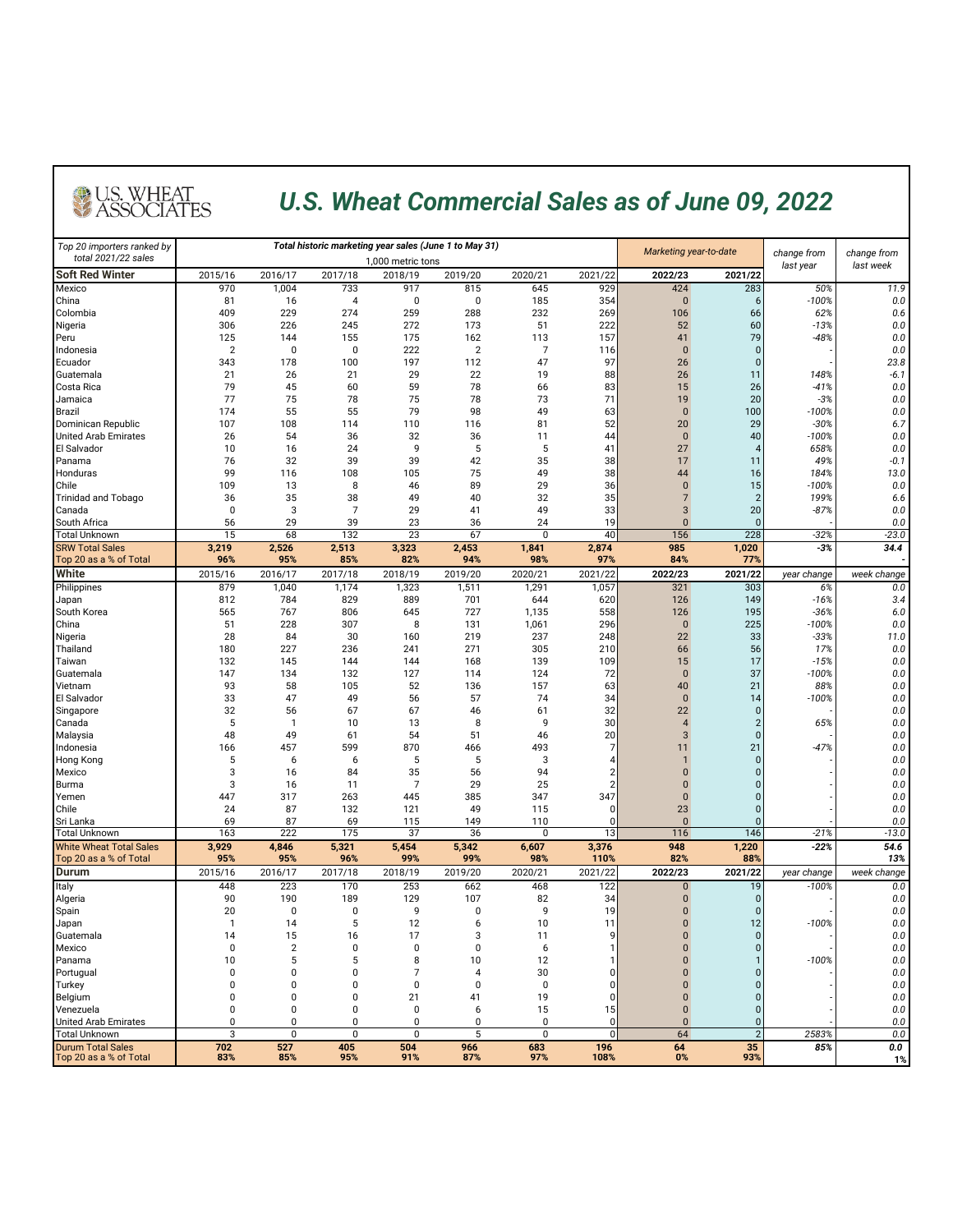## *U.S. Wheat Commercial Sales Regional Summary*

U.S. WHEAT

| <b>Regions and Countries</b>                            |                     |                   | 2022/23                         |                   |                | 2021/22           |                     |                   |                                 |                   |                |              |
|---------------------------------------------------------|---------------------|-------------------|---------------------------------|-------------------|----------------|-------------------|---------------------|-------------------|---------------------------------|-------------------|----------------|--------------|
| Mexico/Cent. Amer./Caribbean                            | TOTAL               | <b>HRW</b>        | 1,000 metric tons<br><b>SRW</b> | <b>HRS</b>        | White          | Durum             | <b>TOTAL</b>        | <b>HRW</b>        | 1,000 metric tons<br><b>SRW</b> | <b>HRS</b>        | White          | Durum        |
| Barbados                                                | 5.3                 | 0.0               | 1.6                             | 3.7               | 0.0            | 0.0               | 4.8                 | 0.0               | 1.8                             | 3.0               | 0.0            | 0.0          |
| Belize<br>Bermuda                                       | 5.0<br>0.0          | 1.5<br>0.0        | 0.0<br>0.0                      | 3.5<br>0.0        | 0.0<br>0.0     | 0.0<br>0.0        | 8.5<br>0.0          | 2.0<br>0.0        | 0.0<br>0.0                      | 6.5<br>0.0        | 0.0<br>0.0     | 0.0<br>0.0   |
| Canada                                                  | 6.3                 | 0.0               | 2.6                             | 0.0               | 3.7            | 0.0               | 22.2                | 0.0               | 19.9                            | 0.0               | 2.2            | 0.0          |
| Costa Rica<br>Cuba                                      | 15.0<br>0.0         | 0.0<br>0.0        | 15.0<br>0.0                     | 0.0<br>0.0        | 0.0<br>0.0     | 0.0<br>0.0        | 25.5<br>0.0         | 0.0<br>$0.0\,$    | 25.5<br>0.0                     | 0.0<br>0.0        | 0.0<br>0.0     | 0.0<br>0.0   |
| Dominican Republic                                      | 67.7                | 47.6              | 20.1                            | 0.0               | 0.0            | 0.0               | 90.2                | 39.4              | 28.9                            | 21.9              | 0.0            | 0.0          |
| El Salvador<br>French West Indies                       | 97.9<br>0.0         | 71.3<br>0.0       | 26.5<br>0.0                     | 0.0<br>0.0        | 0.0<br>0.0     | 0.0<br>0.0        | 26.8<br>0.0         | 7.0<br>0.0        | 3.5<br>0.0                      | 2.7<br>0.0        | 13.6<br>0.0    | 0.0<br>0.0   |
| Guatemala                                               | 67.6                | 34.6              | 26.0                            | 7.0               | 0.0            | 0.0               | 51.0                | 0.0               | 10.5                            | 3.9               | 36.5           | 0.0          |
| Guyana                                                  | 0.0                 | 0.0               | 0.0                             | 0.0<br>0.0        | 0.0<br>0.0     | 0.0               | 0.0                 | 0.0               | 0.0<br>0.0                      | 0.0               | 0.0<br>0.0     | 0.0<br>0.0   |
| Haiti<br>Honduras                                       | 0.0<br>147.2        | 0.0<br>57.5       | 0.0<br>44.0                     | 45.8              | 0.0            | 0.0<br>0.0        | 34.5<br>141.5       | 11.0<br>72.5      | 15.5                            | 23.5<br>53.5      | 0.0            | 0.0          |
| Jamaica<br>Leeward/Windward Islands                     | 44.0<br>9.1         | 5.0<br>0.0        | 19.4<br>0.5                     | 19.6<br>8.6       | 0.0<br>0.0     | 0.0               | 44.0<br>17.5        | 0.0<br>0.0        | 20.0<br>0.3                     | 24.0<br>17.2      | 0.0<br>0.0     | 0.0          |
| Mexico                                                  | 860.5               | 206.4             | 423.8                           | 230.3             | 0.0            | 0.0<br>0.0        | 906.6               | 387.3             | 282.5                           | 236.8             | 0.0            | 0.0<br>0.0   |
| Nicaragua                                               | 24.8                | 23.3              | 1.5                             | 0.0               | 0.0            | 0.0               | 35.4                | 32.0              | 3.4                             | 0.0               | 0.0            | 0.0          |
| Panama<br><b>Trinidad And Tobago</b>                    | 86.3<br>37.4        | 16.8<br>0.0       | 16.9<br>6.6                     | 46.7<br>30.8      | 5.9<br>0.0     | 0.0<br>0.0        | 44.2<br>6.1         | 8.1<br>0.0        | 11.3<br>2.2                     | 23.8<br>3.9       | 0.0<br>0.0     | 1.0<br>0.0   |
| <i>Venezuela</i><br>Summary Of Total                    | 0.0<br>1,474.1      | 0.0<br>464.0      | 0.0<br>604.4                    | 0.0<br>396.0      | 0.0<br>9.6     | 0.0<br>0.0        | 0.0<br>1,458.8      | 0.0<br>559.3      | 0.0<br>425.4                    | 0.0<br>420.8      | 0.0<br>52.4    | 0.0<br>1.0   |
| <b>Ytd Export Sales Change</b>                          | 15.3                | (95.3)            | 179.1                           | (24.8)            | (42.8)         | (1.0)             |                     |                   |                                 |                   |                |              |
| <b>Percent Change</b>                                   | 1%                  | $-17%$            | 42%                             | $-6%$             | $-82%$         | $-100%$           |                     |                   |                                 |                   |                |              |
| <b>South America</b><br>Argentina                       | <b>Total</b><br>0.0 | <b>HRW</b><br>0.0 | <b>SRW</b><br>0.0               | <b>HRS</b><br>0.0 | White<br>0.0   | Durum<br>0.0      | <b>Total</b><br>0.0 | <b>HRW</b><br>0.0 | <b>SRW</b><br>0.0               | <b>HRS</b><br>0.0 | White<br>0.0   | Durum<br>0.0 |
| Brazil                                                  | 78.0                | 78.0              | 0.0                             | 0.0               | $0.0\,$        | 0.0               | 100.0               | 0.0               | 100.0                           | 0.0               | 0.0            | 0.0          |
| <b>Bolivia</b><br>Chile                                 | 0.0<br>78.0         | 0.0<br>0.0        | 0.0<br>0.0                      | 0.0<br>7.7        | 0.0<br>70.3    | 0.0<br>0.0        | 0.0<br>23.0         | 0.0<br>0.0        | 0.0<br>15.0                     | 0.0<br>8.0        | 0.0<br>0.0     | 0.0<br>0.0   |
| Colombia                                                | 230.1               | 110.8             | 106.3                           | 13.0              | 0.0            | 0.0               | 92.8                | 27.3              | 65.5                            | 0.0               | 0.0            | 0.0          |
| Ecuador<br>Peru                                         | 51.6<br>41.0        | 25.9<br>0.0       | 25.8<br>41.0                    | 0.0<br>0.0        | 0.0<br>0.0     | 0.0<br>0.0        | 0.0<br>78.8         | 0.0<br>0.0        | 0.0<br>78.8                     | 0.0<br>0.0        | 0.0<br>0.0     | 0.0<br>0.0   |
| Uruguay                                                 | 0.0                 | 0.0               | 0.0                             | 0.0               | 0.0            | 0.0               | 0.0                 | 0.0               | 0.0                             | 0.0               | 0.0            | 0.0          |
| Summary Of Total                                        | 478.7               | 214.7             | 173.1                           | 20.7              | 70.3           | 0.0               | 294.6               | 27.3              | 259.3                           | 8.0               | 0.0            | $0.0\,$      |
| <b>Ytd Export Sales Change</b><br><b>Percent Change</b> | 184.1<br>62%        | 187.4<br>686%     | (86.2)<br>$-33%$                | 12.7<br>159%      | 70.3           | $0.0\,$           |                     |                   |                                 |                   |                |              |
| <b>North Asia</b>                                       | Total               | <b>HRW</b>        | <b>SRW</b>                      | <b>HRS</b>        | White          | Durum             | <b>Total</b>        | <b>HRW</b>        | <b>SRW</b>                      | <b>HRS</b>        | White          | Durum        |
| Japan<br>North Korea                                    | 388.6<br>0.0        | 180.9<br>0.0      | 0.0<br>0.0                      | 82.1<br>0.0       | 125.5<br>0.0   | 0.0<br>0.0        | 530.9<br>0.0        | 179.8<br>0.0      | 0.0<br>0.0                      | 190.1<br>0.0      | 149.1<br>0.0   | 11.9<br>0.0  |
| South Korea                                             | 290.2               | 56.8              | 0.2                             | 107.7             | 125.6          | 0.0               | 366.8               | 62.8              | 1.0                             | 108.1             | 194.9          | 0.0          |
| Taiwan<br>Summary Of Total                              | 127.1<br>805.9      | 23.6<br>261.3     | 0.0<br>0.2                      | 88.8<br>278.6     | 14.8<br>265.9  | 0.0<br>0.0        | 183.4<br>1,081.1    | 62.9<br>305.5     | 0.3<br>1.3                      | 102.8<br>400.9    | 17.4<br>361.5  | 0.0<br>11.9  |
| <b>Ytd Export Sales Change</b>                          | (275.1)             | (44.2)            | (1.1)                           | (122.4)           | (95.6)         | (11.9)            |                     |                   |                                 |                   |                |              |
| Percent Change                                          | $-25%$              | $-14%$            | -88%                            | $-31%$            | $-26%$         | $-100%$           |                     |                   |                                 |                   |                |              |
| <b>Hong Kong/China</b><br>Hong Kong                     | Total<br>1.0        | HRW<br>0.0        | <b>SRW</b><br>0.0               | <b>HRS</b><br>0.0 | White<br>1.0   | Durum<br>0.0      | <b>Total</b><br>0.5 | <b>HRW</b><br>0.0 | <b>SRW</b><br>0.0               | <b>HRS</b><br>0.0 | White<br>0.5   | Durum<br>0.0 |
| China                                                   | 0.0                 | 0.0               | 0.0                             | 0.0               | 0.0            | 0.0               | 266.5               | 35.0              | 6.5                             | 0.0               | 225.0          | 0.0          |
| Summary Of Total<br><b>Ytd Export Sales Change</b>      | 1.0<br>(266.0)      | 0.0<br>(35.0)     | 0.0<br>(6.5)                    | 0.0<br>0.0        | 1.0<br>(224.5) | 0.0<br>0.0        | 267.0               | 35.0              | 6.5                             | 0.0               | 225.5          | 0.0          |
| <b>Percent Change</b>                                   | $-100%$             | $-100%$           | $-100%$                         |                   | $-100%$        |                   |                     |                   |                                 |                   |                |              |
| <b>South Asia</b><br>Bangladesh                         | Total<br>0.0        | HRW<br>0.0        | SRW<br>0.0                      | HRS<br>0.0        | White<br>0.0   | Durum<br>0.0      | <b>Total</b><br>0.0 | HRW<br>0.0        | SRW<br>0.0                      | HRS<br>0.0        | White<br>0.0   | Durum<br>0.0 |
| Burma                                                   | $0.0\,$             | 0.0               | 0.0                             | 0.0               | $0.0\,$        | 0.0               | 0.0                 | 0.0               | 0.0                             | 0.0               | 0.0            | 0.0          |
| Cambodia<br>Indonesia                                   | 0.0<br>11.1         | 0.0<br>0.0        | 0.0<br>0.0                      | 0.0<br>0.0        | 0.0<br>11.1    | 0.0<br>0.0        | 0.0<br>61.8         | 0.0<br>0.0        | 0.0<br>0.2                      | 0.0<br>40.6       | 0.0<br>21.0    | 0.0<br>0.0   |
| Malaysia                                                | 3.5                 | 0.0               | 0.0                             | 0.0               | 3.5            | 0.0               | 0.0                 | 0.0               | 0.0                             | 0.0               | 0.0            | 0.0          |
| Pakistan<br>Philippines                                 | 0.0<br>804.2        | 0.0<br>0.0        | 0.0<br>$0.0\,$                  | 0.0<br>482.8      | 0.0<br>321.4   | 0.0<br>0.0        | 0.0<br>888.1        | 0.0<br>35.0       | 0.0<br>0.0                      | 0.0<br>549.9      | 0.0<br>303.2   | 0.0<br>0.0   |
| Singapore                                               | 22.2                | 0.0               | 0.0                             | 0.0               | 22.2           | 0.0               | 0.0                 | 0.0               | 0.0                             | 0.0               | 0.0            | 0.0          |
| Sri Lanka<br>Thailand                                   | 0.0<br>122.2        | 0.0<br>10.5       | 0.0<br>0.0                      | 0.0<br>45.5       | 0.0<br>66.1    | 0.0<br>0.0        | 0.0<br>114.6        | 0.0<br>19.5       | 0.0<br>$0.0\,$                  | 0.0<br>38.7       | 0.0<br>56.5    | 0.0<br>0.0   |
| Vietnam                                                 | 86.4                | 0.9               | 0.0                             | 46.0              | 39.5           | 0.0               | 56.1                | 2.8               | 0.0                             | 32.4              | 21.0           | 0.0          |
| Summary Of Total<br><b>Ytd Export Sales Change</b>      | 1,049.6             | 11.4<br>(45.8)    | 0.0<br>(0.2)                    | 574.3<br>(87.2)   | 463.8<br>62.2  | 0.0<br>0.0        | 1,120.6             | 57.2              | 0.2                             | 661.5             | 401.7          | 0.0          |
| Percent Change                                          | (71.0)<br>$-6%$     | $-80%$            | $-100%$                         | $-13%$            | 15%            |                   |                     |                   |                                 |                   |                |              |
| <b>Europe</b>                                           | <b>Total</b>        | <b>HRW</b>        | <b>SRW</b>                      | <b>HRS</b>        | White          | Durum             | <b>Total</b>        | <b>HRW</b>        | <b>SRW</b>                      | <b>HRS</b>        | White          | Durum        |
| European Union<br>Belgium                               | 43.7<br>$0.0\,$     | 0.0<br>0.0        | 0.0<br>0.0                      | 43.7<br>0.0       | 0.0<br>0.0     | 0.0<br>0.0        | 37.0<br>0.0         | 0.0<br>0.0        | 0.0<br>$0.0\,$                  | 17.6<br>0.0       | 0.0<br>$0.0\,$ | 19.4<br>0.0  |
| Cyprus                                                  | 0.0                 | 0.0               | 0.0                             | 0.0               | 0.0            | 0.0               | 0.0                 | 0.0               | 0.0                             | 0.0               | $0.0\,$        | 0.0          |
| Germany<br>Ireland                                      | 0.0<br>0.0          | 0.0<br>0.0        | 0.0<br>0.0                      | 0.0<br>0.0        | 0.0<br>0.0     | 0.0<br>0.0        | 0.0<br>0.0          | 0.0<br>0.0        | 0.0<br>0.0                      | 0.0<br>0.0        | 0.0<br>0.0     | 0.0<br>0.0   |
| Italy                                                   | 43.7                | 0.0               | 0.0                             | 43.7              | 0.0            | 0.0               | 37.0                | 0.0               | 0.0                             | 17.6              | 0.0            | 19.4         |
| Netherlands<br>Portugal                                 | $0.0\,$<br>$0.0\,$  | 0.0<br>0.0        | $0.0\,$<br>0.0                  | 0.0<br>0.0        | 0.0<br>0.0     | 0.0<br>0.0        | 0.0<br>0.0          | 0.0<br>0.0        | 0.0<br>0.0                      | 0.0<br>0.0        | 0.0<br>0.0     | 0.0<br>0.0   |
| Spain<br><b>United Kingdom</b>                          | $0.0\,$             | 0.0               | 0.0                             | 0.0               |                | 0.0               | 0.0                 | 0.0               | $0.0\,$                         | 0.0               | 0.0            | 0.0          |
| Israel                                                  | $0.0\,$<br>$0.0\,$  | 0.0<br>0.0        | 0.0<br>0.0                      | 0.0<br>0.0        | 0.0<br>0.0     | 0.0<br>0.0        | 0.0<br>0.0          | 0.0<br>0.0        | $0.0\,$<br>0.0                  | 0.0<br>0.0        | 0.0<br>0.0     | 0.0<br>0.0   |
| Malta                                                   | $0.0\,$             | 0.0               | 0.0                             | 0.0               | 0.0            | 0.0               | 0.0                 | 0.0               | 0.0                             | 0.0               | 0.0<br>0.0     | 0.0          |
| Norway<br>Switzerland                                   | $0.0\,$<br>0.0      | 0.0<br>0.0        | 0.0<br>0.0                      | 0.0<br>0.0        | 0.0<br>0.0     | 0.0<br>0.0        | $0.0\,$<br>0.0      | 0.0<br>0.0        | $0.0\,$<br>0.0                  | 0.0<br>0.0        | 0.0            | 0.0<br>0.0   |
| Summary Of Total                                        | 43.7                | 0.0               | 0.0                             | 43.7              | 0.0            | 0.0               | 37.0                | 0.0               | 0.0                             | 17.6              | 0.0            | 19.4         |
| <b>Ytd Export Sales Change</b><br><b>Percent Change</b> | 6.6<br>18%          | 0.0               | 0.0                             | 26.1<br>148%      | 0.0            | (19.4)<br>$-100%$ |                     |                   |                                 |                   |                |              |
| <b>Middle East/North Africa</b>                         | <b>Total</b>        | <b>HRW</b>        | <b>SRW</b>                      | <b>HRS</b>        | White          | Durum             | <b>Total</b>        | <b>HRW</b>        | <b>SRW</b>                      | <b>HRS</b>        | White          | Durum        |
| Algeria<br>Egypt                                        | 0.0<br>60.0         | 0.0<br>0.0        | 0.0<br>0.0                      | 0.0<br>60.0       | 0.0<br>0.0     | 0.0<br>0.0        | 0.0<br>$0.0\,$      | 0.0<br>0.0        | 0.0<br>$0.0\,$                  | 0.0<br>0.0        | 0.0<br>$0.0\,$ | 0.0<br>0.0   |
| Ethiopia                                                | 0.0                 | 0.0               | 0.0                             | 0.0               | 0.0            | 0.0               | 0.0                 | 0.0               | 0.0                             | 0.0               | 0.0            | 0.0          |
| Iran                                                    | 0.0<br>$0.0\,$      | 0.0<br>0.0        | 0.0<br>$0.0\,$                  | 0.0<br>0.0        | 0.0<br>$0.0\,$ | 0.0<br>0.0        | 0.0<br>0.0          | 0.0<br>0.0        | 0.0<br>$0.0\,$                  | 0.0<br>$0.0\,$    | 0.0<br>0.0     | 0.0<br>0.0   |
| Iraq<br>Jordan                                          | 0.0                 | 0.0               | 0.0                             | 0.0               | 0.0            | 0.0               | 0.0                 | 0.0               | 0.0                             | 0.0               | 0.0            | 0.0          |
| Libya<br>Morocco                                        | $0.0\,$<br>0.0      | 0.0<br>0.0        | 0.0<br>0.0                      | 0.0<br>0.0        | $0.0\,$<br>0.0 | 0.0<br>0.0        | 0.0<br>0.0          | 0.0<br>0.0        | 0.0<br>0.0                      | $0.0\,$<br>0.0    | 0.0<br>0.0     | 0.0<br>0.0   |
| Oman                                                    | $0.0\,$             | 0.0               | 0.0                             | 0.0               | 0.0            | 0.0               | 0.0                 | 0.0               | 0.0                             | 0.0               | 0.0            | 0.0          |
| Saudi Arabia<br>Sudan                                   | 0.0<br>0.0          | 0.0<br>0.0        | 0.0<br>0.0                      | 0.0<br>0.0        | 0.0<br>0.0     | 0.0<br>0.0        | 0.0<br>0.0          | 0.0<br>0.0        | 0.0<br>0.0                      | 0.0<br>0.0        | 0.0<br>0.0     | 0.0<br>0.0   |
| Tunisia                                                 | $0.0\,$             | 0.0               | 0.0                             | 0.0               | 0.0            | 0.0               | 0.0                 | 0.0               | 0.0                             | 0.0               | 0.0            | 0.0          |
| <b>United Arab Emirates</b><br>Yemen                    | 0.0<br>$0.0\,$      | 0.0<br>0.0        | 0.0<br>0.0                      | 0.0<br>0.0        | 0.0<br>$0.0\,$ | 0.0<br>0.0        | 40.0<br>0.0         | 0.0<br>0.0        | 40.0<br>0.0                     | 0.0<br>0.0        | 0.0<br>0.0     | 0.0<br>0.0   |
| Summary Of Total                                        | 60.0                | 0.0               | 0.0                             | 60.0              | 0.0            | 0.0               | 40.0                | 0.0               | 40.0                            | 0.0               | 0.0            | 0.0          |
| <b>Ytd Export Sales Change</b>                          | 20.0                | 0.0               | (40.0)                          | 60.0              | 0.0            | 0.0               |                     |                   |                                 |                   |                |              |
| <b>Percent Change</b>                                   | 50%                 |                   | $-100%$                         |                   |                |                   |                     |                   |                                 |                   |                |              |